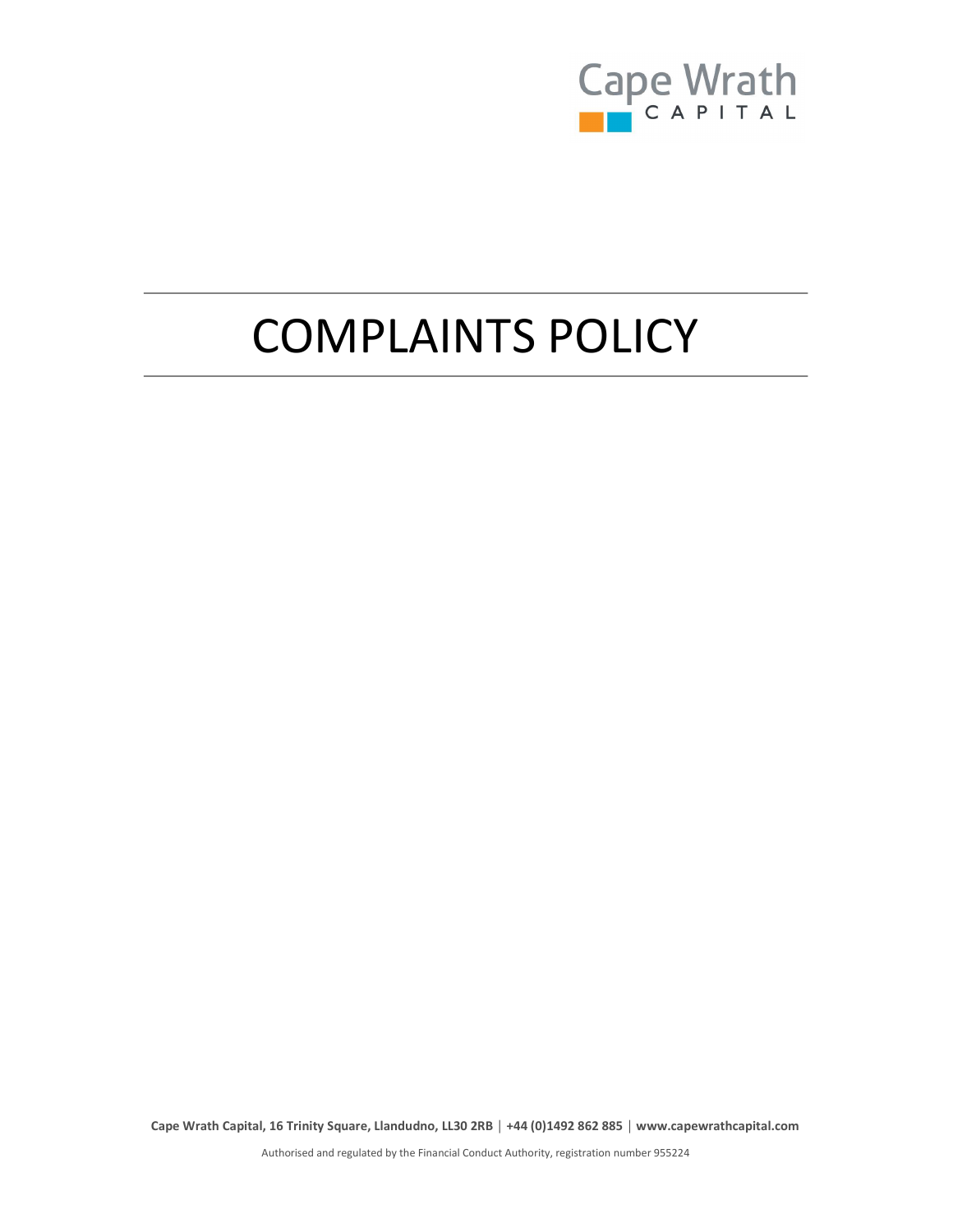## **Contents**

| 2.2     |  |  |  |  |  |  |
|---------|--|--|--|--|--|--|
| $2.3 -$ |  |  |  |  |  |  |
|         |  |  |  |  |  |  |

Page | 1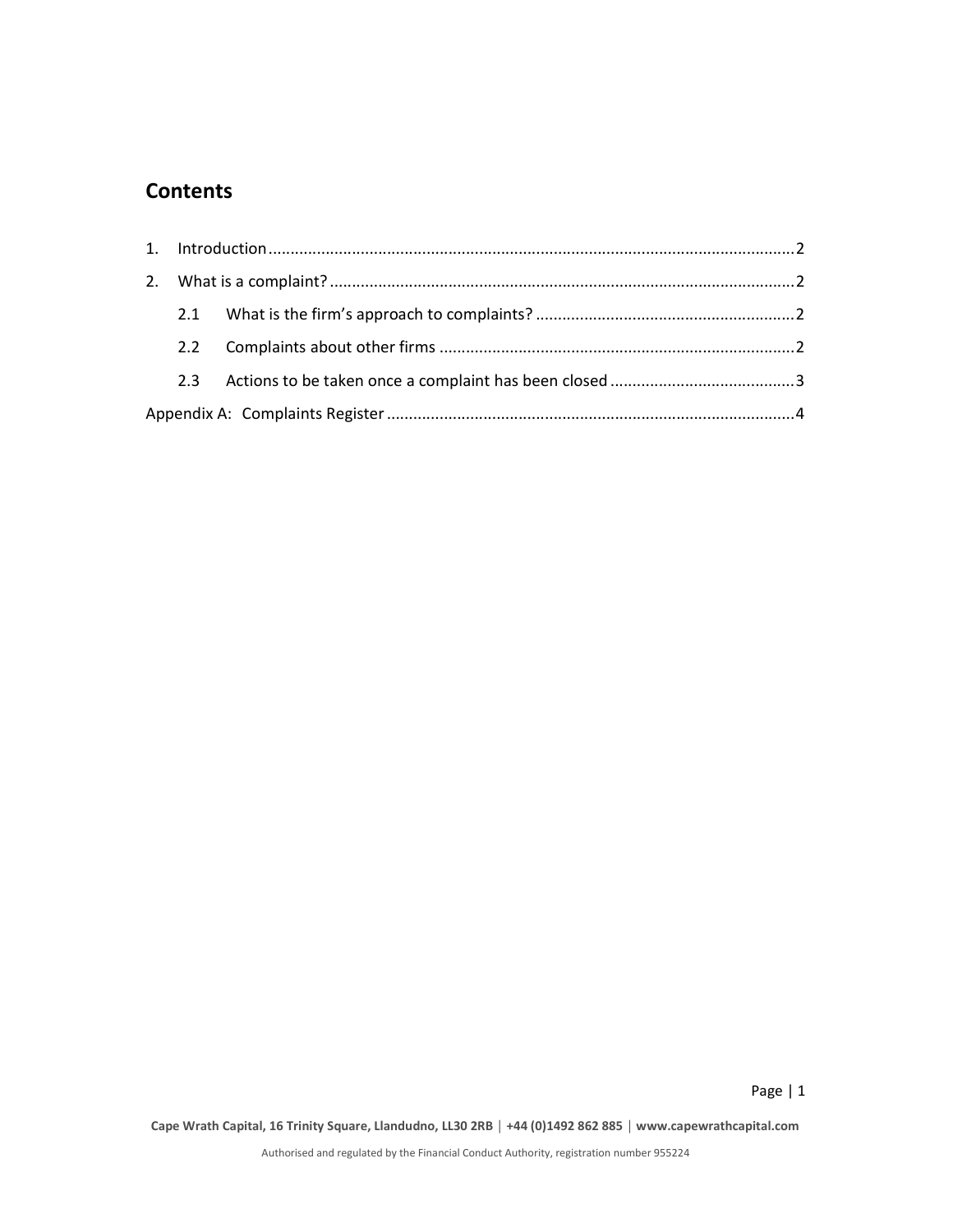### 1. Introduction

CWC is always conscious of its duty to service the Fund and its investors fairly. However, it recognises that there may be occasions when things go wrong, and when its investors have cause to complain to their providers.

CWC should not expect to receive complaints from investors directly but is aware of their right to do so and fully understands the FCA's detailed requirements for the handling of complaints by regulated firms in its Dispute Resolution (DISP) sourcebook. CWC also recognises that, whilst an investor who has complained is clearly a dissatisfied with certain aspects of the Fund, that handling a complaint well can help to retain investors.

We will ensure that our complaints handling procedures are made available to our clients, so that they are clear on our remit in these matters.

# 2. What is a complaint?

The firm is fully aware of the FCA's definition of a complaint, which is:

"Any oral or written expression of dissatisfaction, whether justified or not, about the provision of, or failure to provide, a financial service; and which alleges that the complainant has suffered (or may suffer) financial loss, material distress or material inconvenience."

Complaints must be accepted in the form they are received, e.g., letter, telephone call, email, fax, personal visit, etc. If you receive an oral complaint, it is not acceptable to ask the complainant to put the matter in writing before it can be looked at. There will be no charge for the handling of a complaint.

Similarly, complaints received from other parties who are acting on behalf of the Fund's investors, must also be treated in the same way as if the investor had made the complaint directly to the firm. For the purposes of this Complaints Procedure, the person or firm submitting the complaint is referred to as the 'complainant' whereas the person they are complaining on behalf of is referred to as the 'investor'.

#### 2.1 What is the firm's approach to complaints?

CWC promotes transparency within its client network and encourages the sharing of complaints cases with the business so that it can identify any key areas of improvement in regard to its practices and procedures.

Anders Jegers ('Anders') will be responsible for receiving copies of formal complaints made by investors, reviewing them, and logging the details on a Complaints Register.

#### 2.2 Complaints about other firms

It is the responsibility of the investor's provider to determine whether the complaint concerns other firms and how it goes about forwarding the complaint to them. Anders will maintain such data on the register, for information purposes only.

Page | 2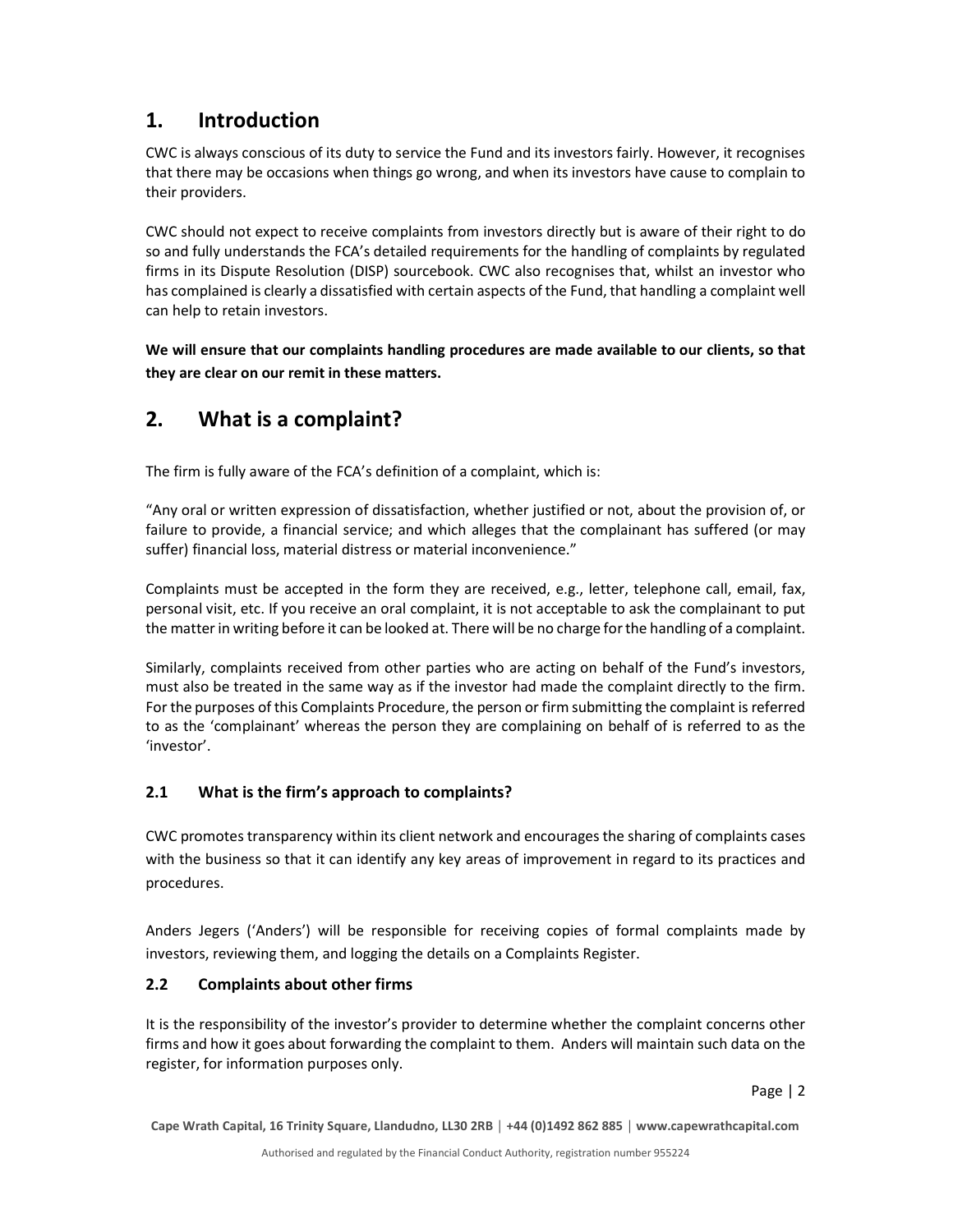#### 2.3 Actions to be taken once a complaint has been closed

Records need to be kept of complaints which relate to CWC, albeit indirectly. This will allow CWC to identify any trends which may need to be addressed.

Anders will consider the lessons to be learnt from the complaint (including root cause analysis), and whether any of the following are required:

- A change to the firm's practices or procedures
- Additional training for all staff

Complaints should also be reviewed in terms of the firm's breaches policy and consideration given as to whether a regulatory breach has occurred of which the FCA should be informed.

The firm is also required to report complaints to the FCA as part of routine complaints data reporting, which includes any obligations in relation to ongoing alerts for retail adviser complaints.

In line with the policy requirements, the firm must consider and make the necessary notifications to its insurers under its PII (Personal Indemnity Insurance) policy of any actual or potential complaint. This must be done at the earliest opportunity.

Page | 3